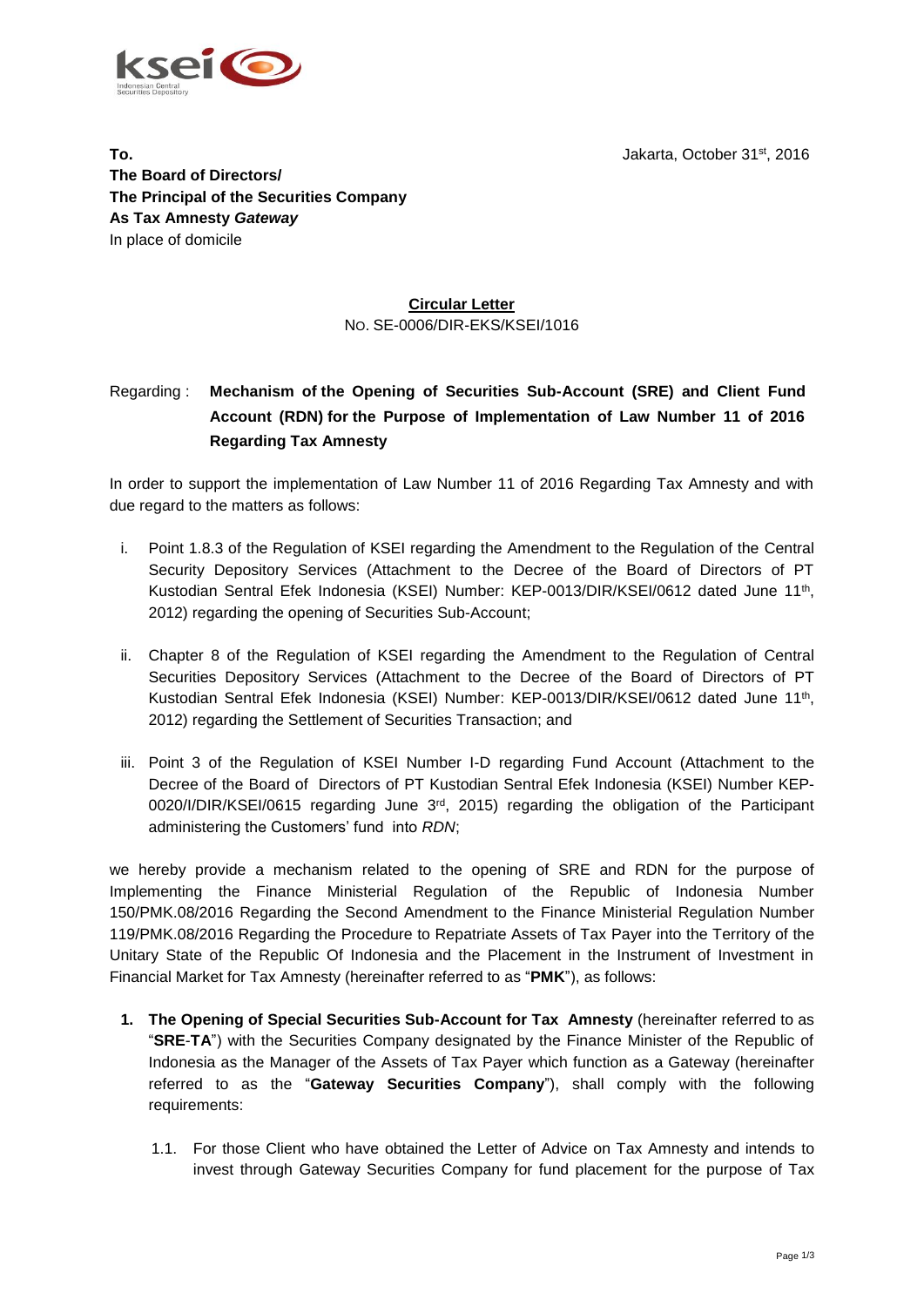

Amnesty (hereinafter referred to as the "**Tax Amnesty Client** or **TA Client**") as referred to in the provision of PMK, the Gateway Securities Company is obliged to open SRE-TA in the name of the said respective TA Client;

- 1.2. The opening of SRE-TA shall comply with the prevailing mechanism and requirements at KSEI accompanied with a statement letter from the Gateway Securities Company by using a format as attached to this Circular Letter. Tax Amnesty shall be chosen for source of fund column in Static Data Investor module in the setting up of SRE-TA;
- 1.3. If the TA Client does not have a Securities Sub-Account 004 with the said Gateway Securities Company, the type of SRE-TA opened is Tax Amnesty Depository Securities Sub-Account (SRE-TA-001) and Guarantee Securities Sub-Account (Securities Sub-Account 004). For the TA Client who has held a Securities Sub-Account 004 with the said Gateway Securities Company, the said TA Client may only open SRE-TA-001;
- 1.4. Pursuant to the prevailing laws and regulations related to Tax Amnesty, the Gateway Securities Company shall treat SRE-TA as a Special Securities Sub-Account which is used only for keeping Securities which constitute as assets and/or transaction result on the assets of Tax Amnesty;
- 1.5. In the opening of SRE-TA, the Gateway Securities Company shall ensure that the TA Client has given authorities to the Gateway Securities Company for enabling it to provide the TA Client with information including about the ownership and/or the transfer of Securities listed in SRE-TA owned by the said TA Client to KSEI, to the extent that it is in line with its duty and function under the prevailing laws and regulations.

## **2. The Opening of Special Client Fund Account for Tax Amnesty** (hereinafter referred to as the "**RDN**-**TA**")

- 2.1. By virtue of a power of attorney from the TA Client, the *Gateway* Securities Company is obliged to open RDN-TA for the respective TA Client with a Bank designated by KSEI as RDN's Administrator Bank (hereinafter referred to as the "**Bank RDN**");
- 2.2. The opening of RDN-TA shall be done according to the prevailing mechanism and requirements at the Bank RDN;
- 2.3. For the TA Client who has obtained RDN with the said Gateway Securities Company, RDN-TA shall be opened for the said TA Client. Pursuant to the prevailing laws and regulations related to Tax Amnesty, the Gateway Securities Company shall treat RDN-TA as a Special Account which is used only for keeping fund which constitutes as assets and/or transaction result by using the assets of Tax Amnesty;
- 2.4. The Gateway Securities Company shall notify RDN-TA to KSEI by using a statement letter from the Gateway Securities Company with a format as attached to this Circular Letter;
- 2.5. In the opening of RDN-TA, the Gateway Securities Company shall ensure that the TA Client has given authorities to the Gateway Securities Company and the Bank RDN to provide the TA Client with information including about ownership and/or the transfer of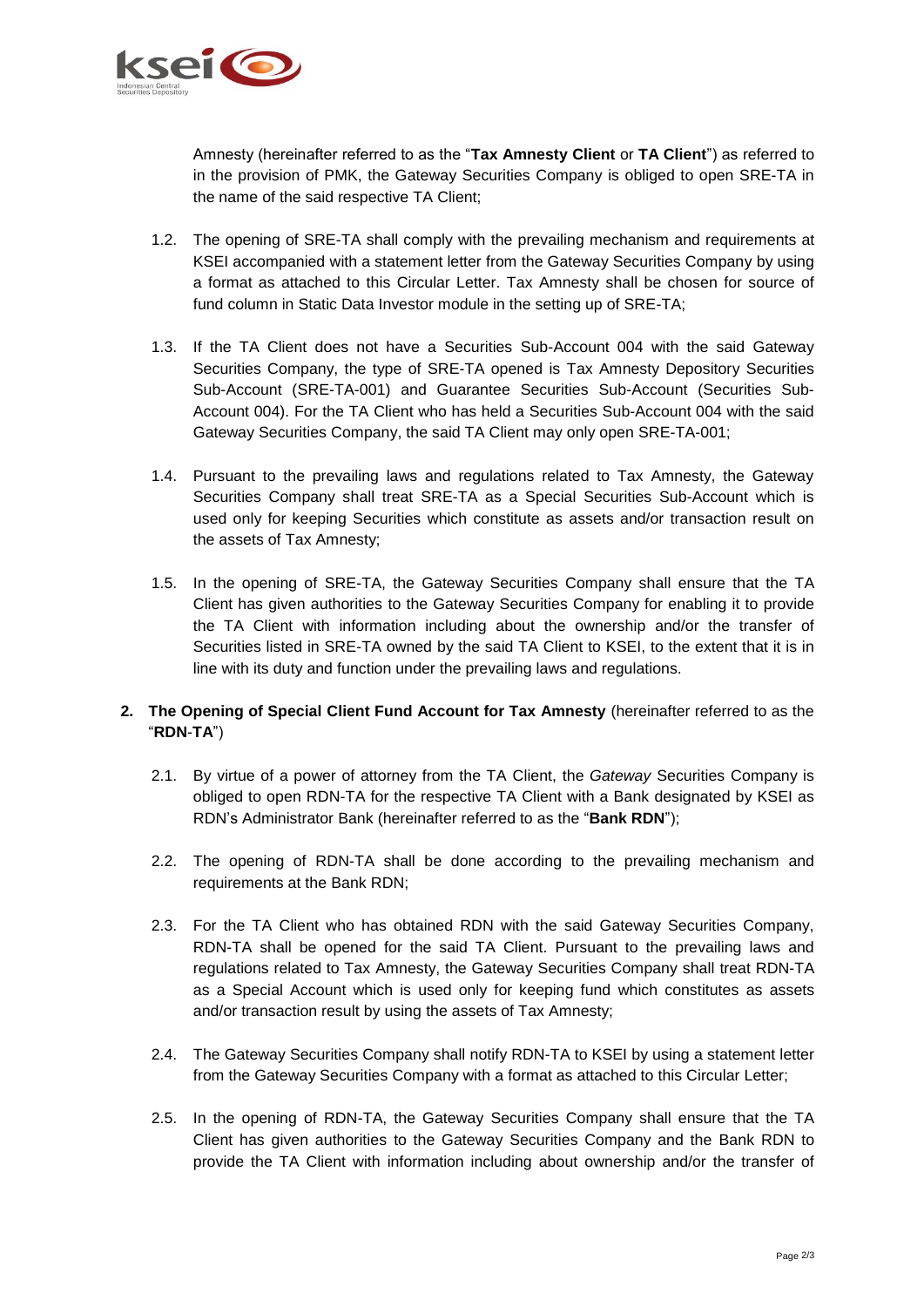

fund listed in RDN-TA owned by the said TA Client to KSEI, to the extent that it is in line with its duty and function under the prevailing laws and regulations.

### **3. This Circular Letter will be effective starting as of its date of issuance.**

Thus we convey the above, thank you for your attention.

Sincerely yours,

| Friderica Widyasari Dewi  | Syafruddin | Supran   |
|---------------------------|------------|----------|
| <b>President Director</b> | Director   | Director |

**Friderica Widyasari Dewi Syafruddin Supranoto Prajogo**

Copy to:

- 1. The Chief Executive of the Capital Market Supervisory of Financial Services Authority (OJK);
- 2. The Deputy Commissioner of the Capital Market Supervisory II of OJK;
- 3. The Head of Department of the Capital Market Supervisory IIA of OJK;
- 4. The Director of Securities Institution Supervisory of OJK;
- 5. The Director of Capital Market Regulatory of OJK;
- 6. The Director of Securities Transactions Supervisory of OJK;
- 7. The Board of Directors of PT. Bursa Efek Indonesia;
- 8. The Board of Directors of PT Kliring Penjaminan Efek Indonesia;
- 9. The Association of Indonesia Securities Company;
- 10. The Client Fund Account Administrator Bank;
- 11. The Board of Commissioners of KSEI.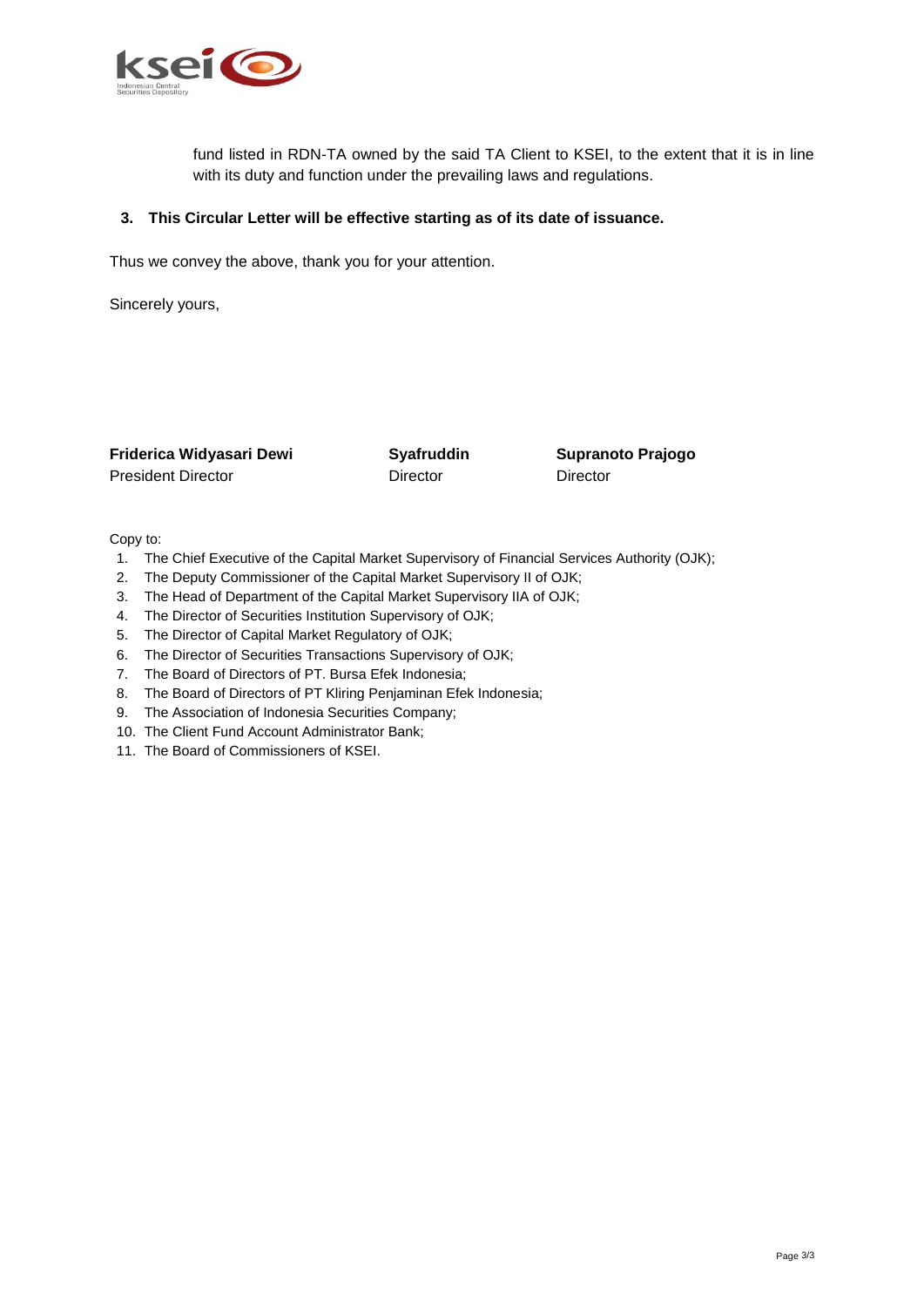#### COMPANY'S LETTER HEAD

Number : Xxxxxxxx : Jakarta, 2016

**To.**

**The Head of Central Securities Depository Services Division PT Kustodian Sentral Efek Indonesia (KSEI)** Indonesia Stock Exchange Building, Tower I 5th Floor, Jl. Jend. Sudirman Kav. 52-53 The South Jakarta 12190

**Regarding : Statement On the Opening of Special Securities Sub-Account for** *Tax Amnesty* **(SRE-TA) and Special Client Fund Account for** *Tax Amnesty* **(RDN-TA)**

Dear Sir/Madam,

With respect to SRE-TA and RDN-TA opening in the name of our Client, we hereby inform you the following as attached (if the client more than 1 (one)):

| <b>Client Tax ID (NPWP)</b>     |  |  |                     |  |
|---------------------------------|--|--|---------------------|--|
|                                 |  |  | Date of Tax Amnesty |  |
| Certificate Letter <sup>1</sup> |  |  |                     |  |
| <b>SID Number</b>               |  |  |                     |  |
| <b>Securities Company Code</b>  |  |  |                     |  |
| <b>SRE Number</b>               |  |  |                     |  |
| Code of RDN Bank <sup>2</sup>   |  |  |                     |  |
| <b>Name of RDN Bank</b>         |  |  |                     |  |
| <b>RDN Number</b>               |  |  |                     |  |

We hereby declare and shall be responsible for the following things:

- 1. Whereas the Client as mentioned above is the Client who/which has obtained tax amnesty as referred to in Law Number 11 of 2016 Regarding Tax Amnesty.
- 2. Whereas the said SRE is a special SRE in the name of the said Client used only for Securities depository constituting assets related to the Tax Amnesty and/or transaction result from the Tax Amnesty fund pursuant to the prevailing laws and regulations, including Regulation of KSEI. Accordingly, the said SRE is a SRE-TA and we shall be responsible to report all book-entries to the Parties according to the prevailing regulations.

 <sup>1</sup> Tax Amnesty Certificate Letter pursuant to Law Number 11 of 2016 regarding Tax Amnesty

<sup>&</sup>lt;sup>2</sup> The list of RDN Bank code may be confirmed to KSEI